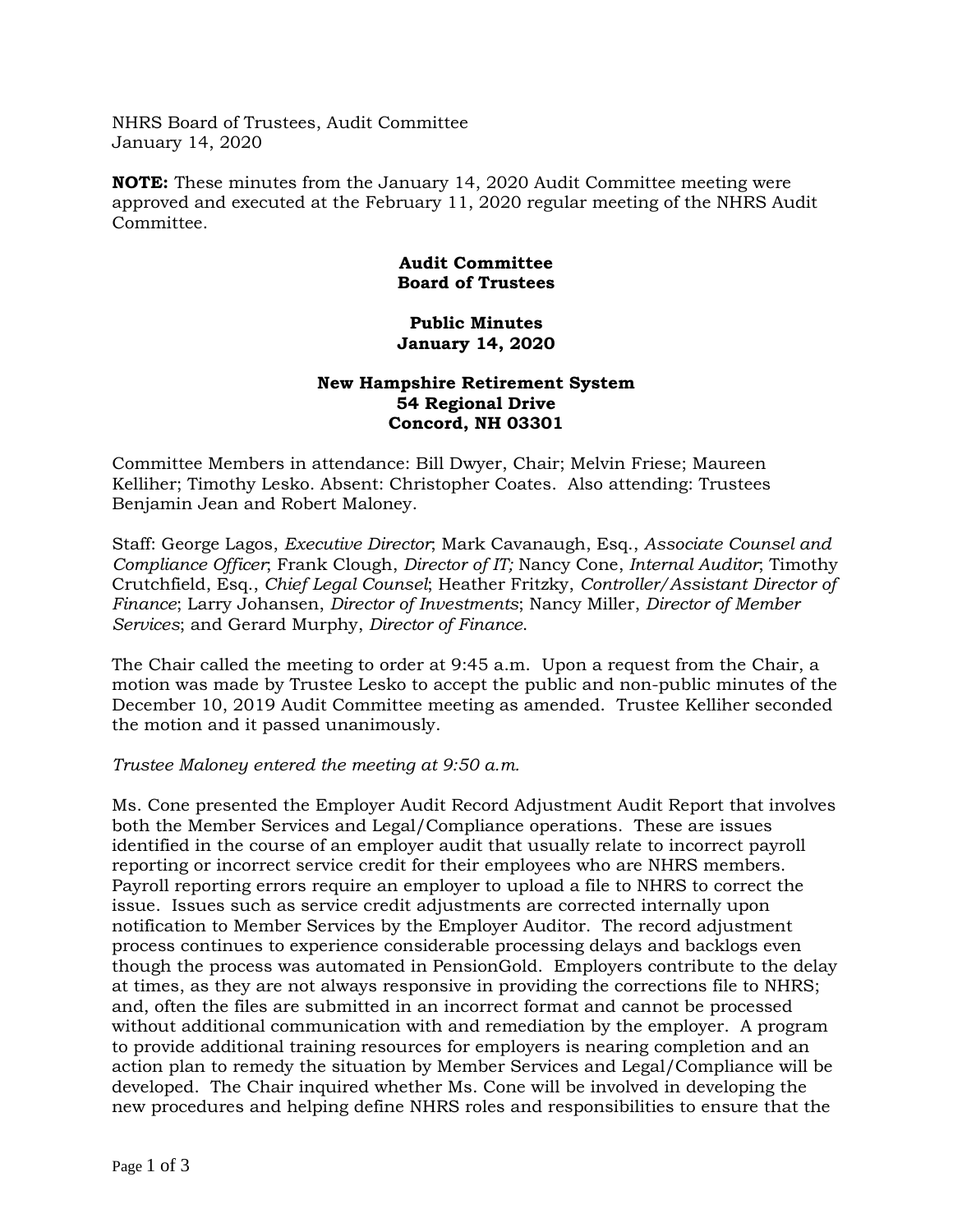backlog will be resolved and appropriate controls will be implemented. Ms. Cone responded that she will be monitoring progress and has offered her services to the functional areas involved.

By way of perspective, Mr. Lagos noted that HB2 legislation in 2011 created significant reporting challenges for employers with respect to determining earnable compensation for members following statutory changes. As a result, one identified audit issue may result in multiple corrections for many members over a period of years. While the automation was intended as a solution, it was not implemented seamlessly and additional issues arose. Longer term, the expectation is that the conversion to Pension Gold Version 3 ("PGV3") will minimize this issue on a go-forward basis.

The Audit Issues Tracker report has six outstanding items in the Member Services and Legal/Compliance areas. Three items were completed this month and four were added relating to the Employer Audit Record Adjustment Audit Report. Of the six outstanding items, five are expected to be completed by June 2020 and one will be addressed in conjunction with the upgrade to PGV3.

## *Trustee Jean entered the meeting at 10:05 a.m.*

A review of the FY2020 Internal Audit Plan noted that four audits are completed, along with four consulting activity items, while five consulting items are in process, including testing for the Business Continuity Plan. The next internal audit will be the Employer Penalty process. Mr. Lagos indicated that NHRS has the statutory authority to assess and waive penalties under certain circumstances and that quite a bit of time and effort is spent administering the process, despite the fact that most penalties are waived.

Ms. Cone provided an update on the Data Security Remediation project. In the aggregate, eighty-two percent of the high, medium, and low priority items have been completed. All thirteen of the medium priority items, fifteen of the twenty high priority items, and twenty-eight of the thirty-five low priority items have been completed. Of the remaining twelve items, five are targeted to be completed within the next thirty days and seven are long term, as they will be addressed as a part of the PGV3 upgrade. Two of the five items should be completed by February 1, 2020. Mr. Cavanaugh indicated that staff has been successful in requiring vendors to execute information security agreements.

Mr. Murphy discussed the FY2019 GASB 68/75 audit reports. He indicated that one item has been identified by Plante Moran and forwarded to GRS, the NHRS consulting actuary, for review. The item involved calculating the deferred inflow/outflow related to the change in employer proportion under GASB 68 for fiscal year 2019. GRS made an error in the amortization of the historical fiscal years prior to 2019, and they have provided NHRS with a revised GASB 68 report for the allocation of the unfunded liability to participating employers. The OPEB liability allocated to employers was not affected, as the calculation was correct for prior fiscal years. Plante Moran will perform a final review and sign off on the GASB audits with an unmodified opinion. Plante Moran has agreed to provide NRHS with the tool they use to review these calculations going forward.